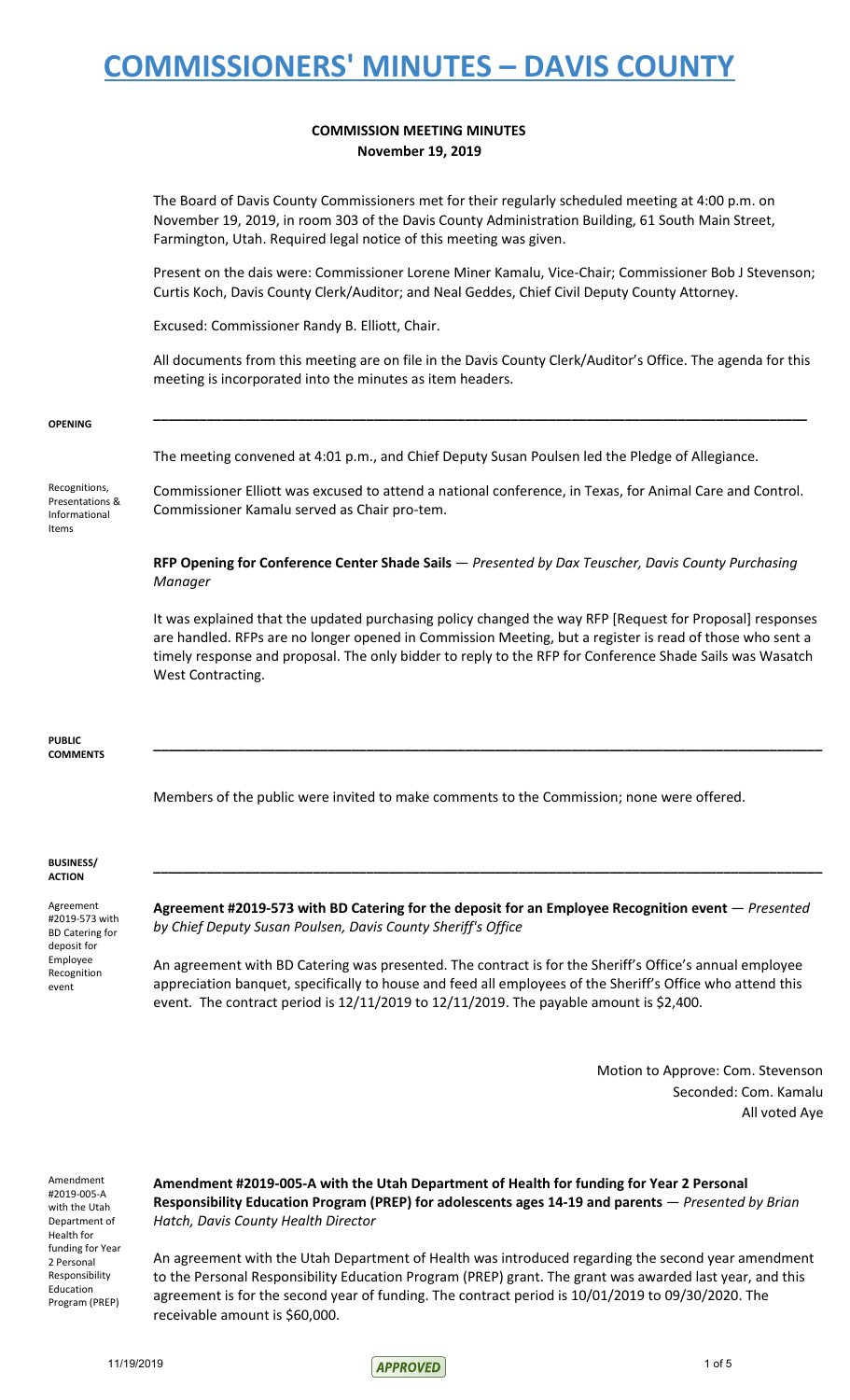Motion to Approve: Com. Stevenson Seconded: Com. Kamalu All voted Aye

Request Approval #2019-574 to appoint Kelly Van Noy to the Senior Services Advisory Council

**Request Approval #2019-574 to appoint Kelly Van Noy to the Senior Services Advisory Council** — *Presented by Kristy Cottrell, Davis County Senior Services Deputy Director*

A request was made to approve the appointment of Kelly Van Noy to the Senior Services Advisory Council. Mr. Van Noy is a Davis County resident with a wealth of experience. He was not in attendance at the meeting, but it was reported that he is happy to serve on the Advisory Council and give information and guidance. Commissioners expressed gratitude for his willingness to serve. The appointment period is 12/02/2019 to 12/02/2022.

> Motion to Approve: Com. Stevenson Seconded: Com. Kamalu All voted Aye

Grant Award #2019-575 to Davis County Animal Care & Control from Petsmart Charities for a plan to increase cat adoptions

**Grant Award #2019-575 to Davis County Animal Care & Control from PetSmart Charities for a plan to increase cat adoptions** — *Presented by Kevin Stuart, Animal Care & Control Development Manager*

A grant award to Davis County Animal Care & Control was presented. The grant from PetSmart Charities is for the implementation and maintenance of cat condos and a cat adoption area. In response to a question about who writes grants for the Animal Care & Control department, Kevin said that he does. He has written grants in the past, for nonprofits, but this is his first directed to animal welfare. The contract period is 12/01/2019 to 12/31/2020. The receivable amount is [\$0.00 (2019),] \$7,500.00 (2020).

> Motion to Approve: Com. Stevenson Seconded: Com. Kamalu All voted Aye

Agreement #2019-576 with Access RV for rental space for a holiday RV show

**Agreement #2019-576 with Access RV for rental space for a holiday RV show** — *Presented by Mike Moake, Davis County Legacy Events Center Marketing & Events Coordinator*

An agreement with Access RV was introduced. The contract is for rental space at the Legacy Events Center to host a holiday RV show. It is a brand new event sponsored by Access RV. The contract period is 12/26/2019 to 12/30/2019. The receivable amount is \$5,901.75.

Agreement # 2019-577 with USA Gymnastics for rental space for a trampoline and tumbling competition

**Agreement #2019-577 with USA Gymnastics for rental space for a trampoline and tumbling competition** — *Presented by Mike Moake, Davis County Legacy Events Center Marketing & Events Coordinator*

An agreement with USA Gymnastics was presented for rental space for a trampoline and tumbling competition. Similar competitions have been held in the past at the Legacy Events Center. Last year's event brought in 3,000 people, and 60 percent of them were from outside of Davis County.

In response to a question about why event rentals are figured to the penny rather than a round amount, it was explained that a standard rate was charged for the rental of the Legacy Events Center in previous years. Now, however, tax is being charged. The total amount varies depending on how many items (such as tables, chairs, or other amenities) are rented and taxed. The contract period is 02/13/2020 to 02/15/2020. The receivable amount is \$2,982.50.

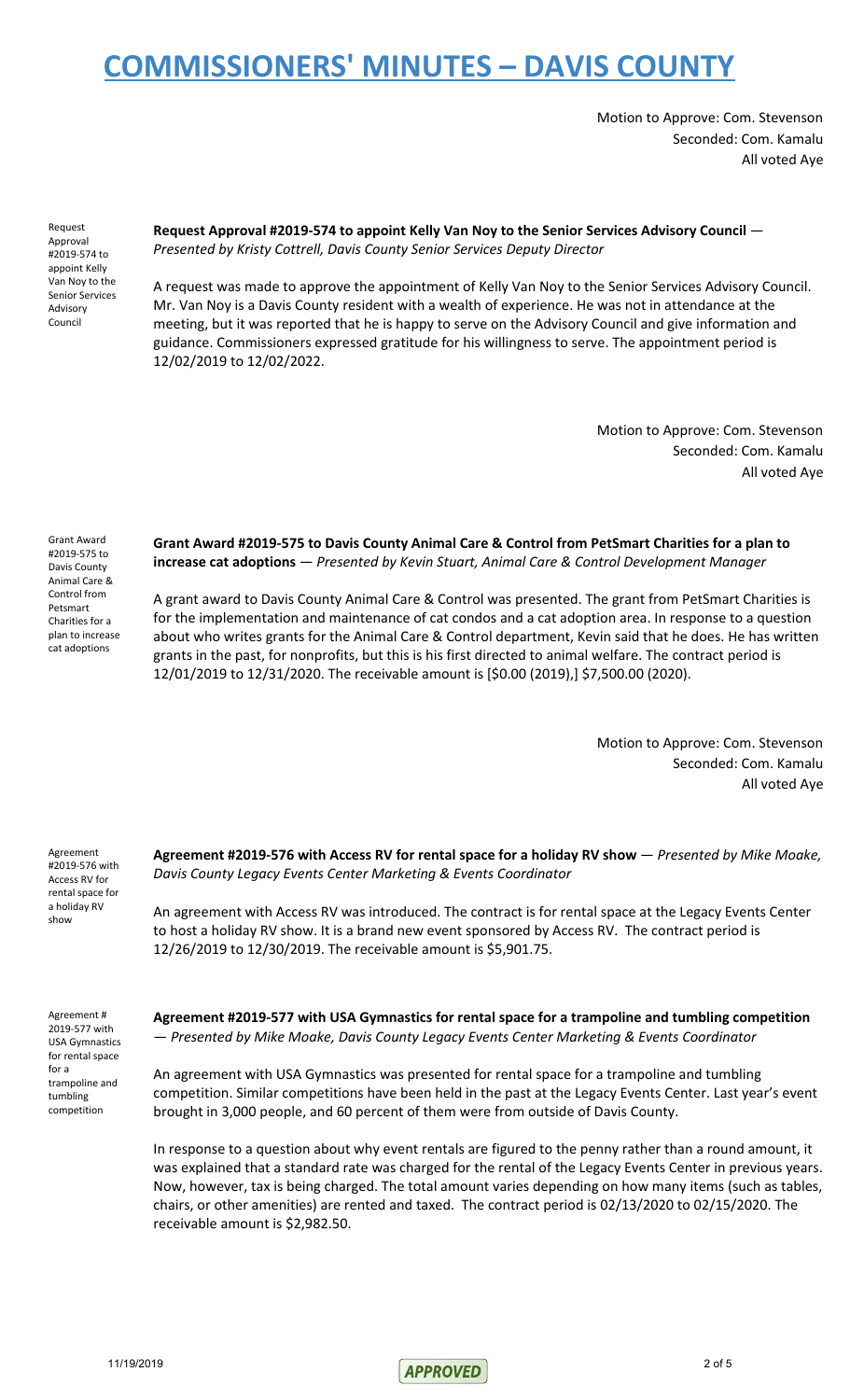Motion to Approve Items: Com. Stevenson Seconded: Com. Kamalu All voted Aye

Agreement #2019-578 with Grand Enterprises LLC for concrete repairs at the Legacy Events Center

**Agreement #2019-578 with Grand Enterprises LLC for concrete repairs at Legacy Events Center** — *Presented by Lane Rose, Davis County Facilities Director*

A contract with Grand Enterprises LLC for concrete repairs at the Legacy Events Center was presented. Repairs are to be done in front of the Legacy Events Center and on main driveways that have damage and trip hazards. Some grate drain lines outside of Buildings 1 and 2 will also be replaced. The contract period is 11/19/2019 to 12/20/2019. The payable amount is \$21,381.51.

> Motion to Approve: Com. Kamalu Seconded: Com. Stevenson All voted Aye

Agreement #2019-579 with Jeff and Tami Yeoman for escrow to cover improvements made to Living The Dream subdivision

**Agreement #2019-579 with Jeff and Tami Yeoman for escrow to cover improvements made to Living The Dream subdivision** — *Presented by Jeff Oyler, Davis County Planning Manager*

An escrow agreement to cover improvements made to the Living the Dream subdivision was presented. This is a standard escrow agreement. When certain subdivision improvements are required, the County asks that the developer put money in escrow to pay for these improvements. The County never handles the money — it's held at a bank and the process is managed with the bank through letters, after things are completed, inspected, and approved. After the improvements are done, a certain percent is held for a year as a guarantee. This agreement is with Jeff and Tami Yeoman for a house they recently built in the west Hooper area. The contract period is 11/19/2019 to 11/19/2020. The amount is \$29,069.46.

> Motion to Approve: Com. Stevenson Seconded: Com. Kamalu All voted Aye

Commissioner Stevenson moved to recess to the Board of Equalization. Commissioner Kamalu seconded the motion. All voted Aye.

**\_\_\_\_\_\_\_\_\_\_\_\_\_\_\_\_\_\_\_\_\_\_\_\_\_\_\_\_\_\_\_\_\_\_\_\_\_\_\_\_\_\_\_\_\_\_\_\_\_\_\_\_\_\_\_\_\_\_\_\_\_\_\_\_\_\_\_\_\_\_\_\_\_\_\_\_\_\_\_\_\_\_\_\_\_\_\_\_**

**BOARD OF EQUALIZATION**

Property Tax Register

Property Tax Register matters were presented by Curtis Koch, Davis County Clerk/Auditor.

Commissioners were asked to consider the following Auditor's Adjustments: Appeals

- A report with various recommended Approved Appeals totaling \$1,611,784;
- A report with various Hearing Findings totaling \$2,630,955;
- An Appeal Approved Report for Wingpointe LTD, which is a large-dollar variance, for \$2,218,868;
- A report of Withdrawn Appeals.

Abatements

• A report with various abatements recommended.

Corrections

- One property that needs correction with taxes being abated because it is an exempt property;
- One Veteran Exemption abatement.

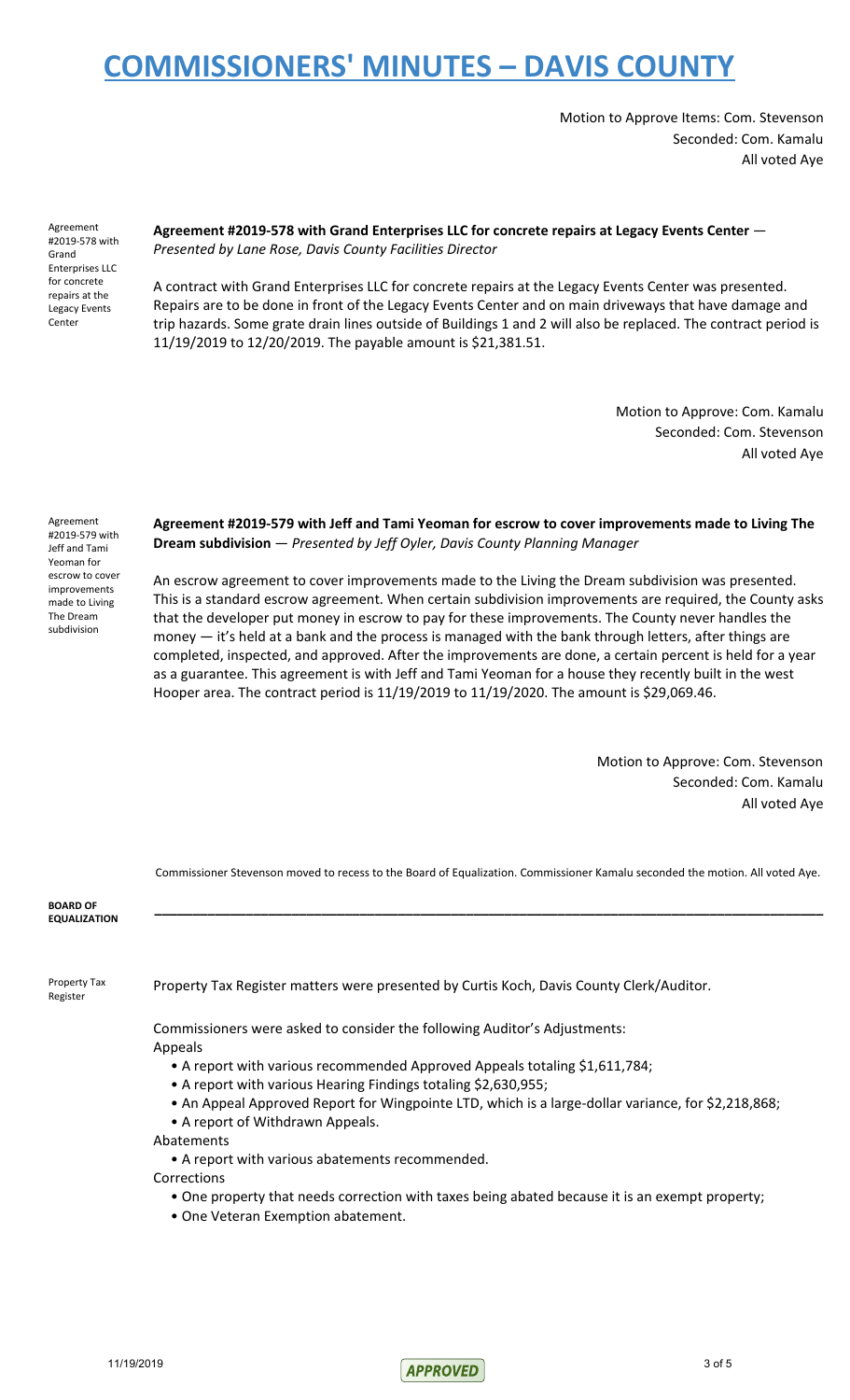Motion to Approve: Com. Stevenson Seconded: Com. Kamalu All voted Aye

Commissioner Stevenson moved to reconvene Commission Meeting. Commissioner Kamalu seconded the motion. All voted Aye.

**\_\_\_\_\_\_\_\_\_\_\_\_\_\_\_\_\_\_\_\_\_\_\_\_\_\_\_\_\_\_\_\_\_\_\_\_\_\_\_\_\_\_\_\_\_\_\_\_\_\_\_\_\_\_\_\_\_\_\_\_\_\_\_\_\_\_\_\_\_\_\_\_\_\_\_\_\_\_\_\_\_\_\_\_\_\_\_\_**

**CONSENT ITEMS**

Check Registers **Check Registers**

Check Registers were approved.

Motion to Approve: Com. Kamalu Seconded: Com. Stevenson All voted Aye

Indigent Hardship Abatement Register

#### **Indigent Hardship Abatement Register**

The Indigent Abatement Hardship Register was presented.

Commissioners met at a public hearing [held Tuesday, November 12, 2019] for Ann C Yasenko. The Board of Commission approved her application for Indigent Hardship Abatement, and a written decision was prepared.

A motion was made for approval of adopting the letter of decision to approve the application for Ann Yasenko.

> Motion to Approve: Com. Kamalu Seconded: Com. Stevenson All voted Aye

Commissioners also met for a public hearing [held Tuesday, November 12, 2019] with Mr. Jeffrey Blewett. He had applied for the Circuit Breaker [abatement] but didn't qualify. He does qualify for a 1347 and will be submitting that application.

A motion was made to deny the Circuit Breaker application for Jeffrey Blewett.

Motion to Deny: Com. Kamalu Seconded: Com. Stevenson All voted Aye

**COMMISSION COMMENTS**

> **Commissioner Kamalu** spoke of a great collaboration going on in the County between the Sheriff; the Chief Deputy over Corrections; Elected Attorney Troy Rawlings; Todd Utzinger, head of the Legal Defender group; Pretrial's Patty Fox; Director of Human Resources Deb Alexander; and Dr. Todd Soutor of Davis Behavioral Health. Monthly meetings have been held regarding the Justice Reinvestment Initiative, which is a State initiative to do all possible with criminal justice to divert those who qualify and don't need to be booked into jail. The big focus is to help people who have been in jail to reenter society with more success. The meeting this morning was a symposium planned by Salt Lake County's Chief Policy Advisor. There was a great turnout of people from Davis County who were there to learn and contribute. One of the speakers was Brandon Hatch, CEO of Davis Behavioral Health. There is still learning to be done to keep moving things

> **\_\_\_\_\_\_\_\_\_\_\_\_\_\_\_\_\_\_\_\_\_\_\_\_\_\_\_\_\_\_\_\_\_\_\_\_\_\_\_\_\_\_\_\_\_\_\_\_\_\_\_\_\_\_\_\_\_\_\_\_\_\_\_\_\_\_\_\_\_\_\_\_\_\_\_\_\_\_\_\_\_\_\_\_\_\_\_\_**